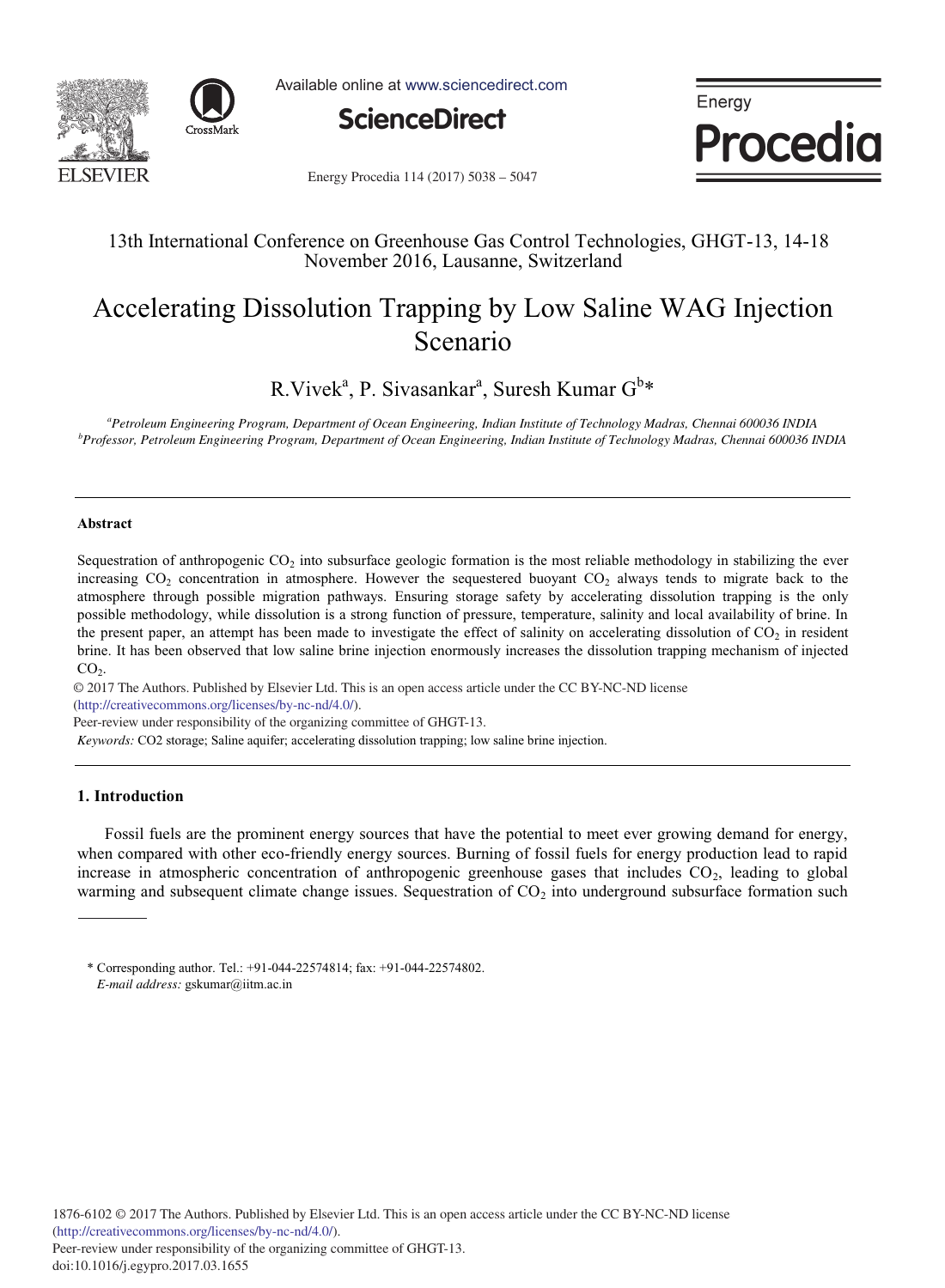as in saline aquifer is the only reliable mitigation techniques available  $[4,6,9]$ . The injected buoyant  $CO<sub>2</sub>$  is retained within the formation by overlying impermeable cap rock. Host storage formation is selected in such a way that the risk of  $CO<sub>2</sub>$  leakage into the overlying formations is minimal throughout the storage period. The injected  $CO<sub>2</sub>$  within the formation is claimed to be permanently stored, only when total mass of injected  $CO<sub>2</sub>$  are precipitated as minerals by mineralization process. However, the mineralization of injected  $CO<sub>2</sub>$  within the subsurface formation is a time consuming process, spanning in terms of hundreds of years. This time period before mineralization is presumed to be the lowest storage safety period [7,13]. Ensuring safety of  $CO<sub>2</sub>$  storage during this period is the active area of ongoing research.



Fig. 1. Schematic diagram of  $CO<sub>2</sub>$  sequestration scenario in saline aquifer.

Figure 1 illustrates the pictorial representation of  $CO<sub>2</sub>$  storage in saline aquifer located at depth  $(D)$  from surface. Conceptually, injected  $CO<sub>2</sub>$  flows away from the injection well which displaces the resident brine and subsequently, an interphase is developed between them. Across the interphase, there is an instantaneous transfer of mass from  $CO<sub>2</sub>$ phase to brine phase which results in the dissolution of  $CO<sub>2</sub>$  in aqueous brine. The dissolved aqueous  $CO<sub>2</sub>$  fractions in the brine phase are trapped by capillarity, which makes the  $CO<sub>2</sub>$  immobile, and such trapping by immobilization of dissolved  $CO_2$  is referred to as dissolution trapping. The dissolved  $CO_2$  mole fractions undergo further chemical processes that includes formation and dissociation of carbonic acid which would ultimately initiate the mineralization process, resulting in reduction of pH of the system [5,6]. Reduction in pH of the system is a function of mole fraction of dissolved aqueous  $CO<sub>2</sub>$  and this will have significant effect on disintegration of rock integrity. However, dissolution trapping plays an inherent role in nurturing the intended purpose of the storage process, while time taken for dissolution is however slow ranging in terms of several decades. Hence, acceleration of this dissolution process by applying fundamental reservoir engineering concept is the primary focus of the present work. Dissolution of  $CO_2$  is a strong function of pressure, temperature, salinity and local concentration of  $CO_2$  in brine [4,5,6,12]. It has been emphasized that increase in reservoir pressure of the system increases solubility of CO<sub>2</sub>; whereas salinity has inverse effect on solubility of  $CO<sub>2</sub>$ . Hence injection of low saline brine shall have positive impact on accelerating dissolution of  $CO<sub>2</sub>$ . On the contrast, accelerating dissolution shall have inverse effect on pH of the system, as mole fraction of aqueous  $CO<sub>2</sub>$  keeps increasing, while it enhances the efficiency of storage process [6,11]. The objective of the present work is to numerically study the coupled impact of low saline Water Alternating Gas (WAG) injection on accelerating dissolution of injected  $CO<sub>2</sub>$  in saline aquifer and to investigate its associated impact on pH of the system.

The governing physics has been conceptualized as immiscible two phase fluid flow with distinct capillary interphase. The hysteresis effect on relative permeability of gas during brine injection has been considered. Solubility of CO<sub>2</sub> into brine phase has been calculated using the developed thermodynamic EOS model. Effect of salinity on solubility of  $CO<sub>2</sub>$  has been incorporated. Rheological properties such as density and viscosity of both the phases were computed using experimental correlations from existing literature. The nonlinear partial differential equations in the mathematical model have been numerically solved by using Implicit Pressure Explicit Saturation (IMPES) scheme. Neumann type boundary condition has been incorporated at the left boundary and no flow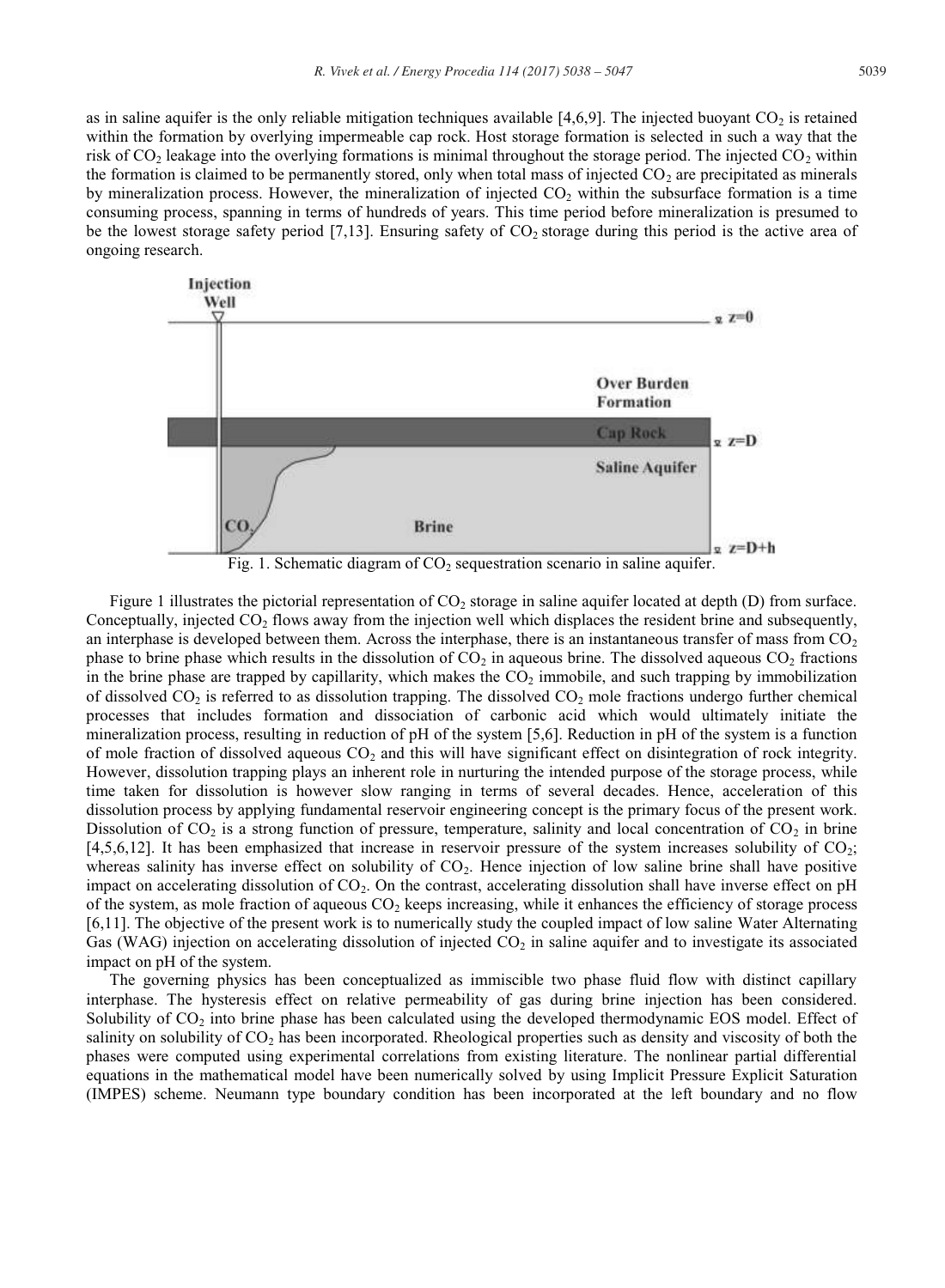boundary condition has been implemented at the right boundary. The set of algebraic equations derived from finite difference approximation is solved using conjugate gradient solver. Time marching has been done carefully considering suitable stability criteria.

In the present study, the effect of low saline WAG injection scenario on dissolution of CO<sub>2</sub> has been studied. Subsequently, the sensitivity of injected brine salinity on dissolution of  $CO<sub>2</sub>$  has been quantitatively analyzed. Finally, the coupled effect of flow and  $CO<sub>2</sub>$  dissolution on pH of the system has also been numerically investigated.

| Nomenclature                    |                                                     |  |
|---------------------------------|-----------------------------------------------------|--|
| φ                               | Porosity of the formation in fraction               |  |
| $\bf K$                         | Intrinsic permeability in $m^2$                     |  |
| $k_{r\alpha}$                   | Relative permeability in fraction                   |  |
| $P_\alpha$                      | Phase pressure in Pa                                |  |
| $S_\alpha$                      | Phase saturation in fraction                        |  |
| $\mu_\alpha$                    | Viscosity in Pa s                                   |  |
| $\rho_\alpha$                   | Density in $kg/m^3$                                 |  |
| $q_\alpha$                      | Darcy flux in m/s                                   |  |
|                                 | Source term in $kg/m^3s$                            |  |
| $Q_{\alpha}$<br>$C_{\alpha o2}$ | Compressibility of CO <sub>2</sub> gas in $Pa^{-1}$ |  |
| $\mathbf{P}_{\rm c}$            | Capillary pressure in Pa                            |  |
| $\mathbf{P}_{\rm b}$            | Entry pressure in Pa                                |  |
| m                               | Pores size distribution parameter                   |  |
| m                               | Number of moles in mol                              |  |
| $V_{\alpha}$                    | Injection flux in $m/s$                             |  |
| $\ensuremath{\text{MW}}\xspace$ | Molecular weight of $CO2$ in kg/mol                 |  |
| $\mathbb R$                     | Universal gas constant                              |  |
| $\mathbf x$                     | Spatial variable in m                               |  |
| t                               | Temporal variable in t                              |  |
| Subscript                       |                                                     |  |
| g                               | CO <sub>2</sub> phase                               |  |
| W                               | brine phase                                         |  |

# **2. Physical system and Governing Equation**



Fig. 2. Schematic diagram of the physical and computational domain considered

Schematic diagram of the physical scenario has been portrayed in figure 2. Present paper considers isothermal horizontal flow of two immiscible fluids in an isotropic homogeneous porous medium. Rock and resident brine are incompressible and injected supercritical CO<sub>2</sub> is slightly compressible. Fluid flow is governed by Darcy's law.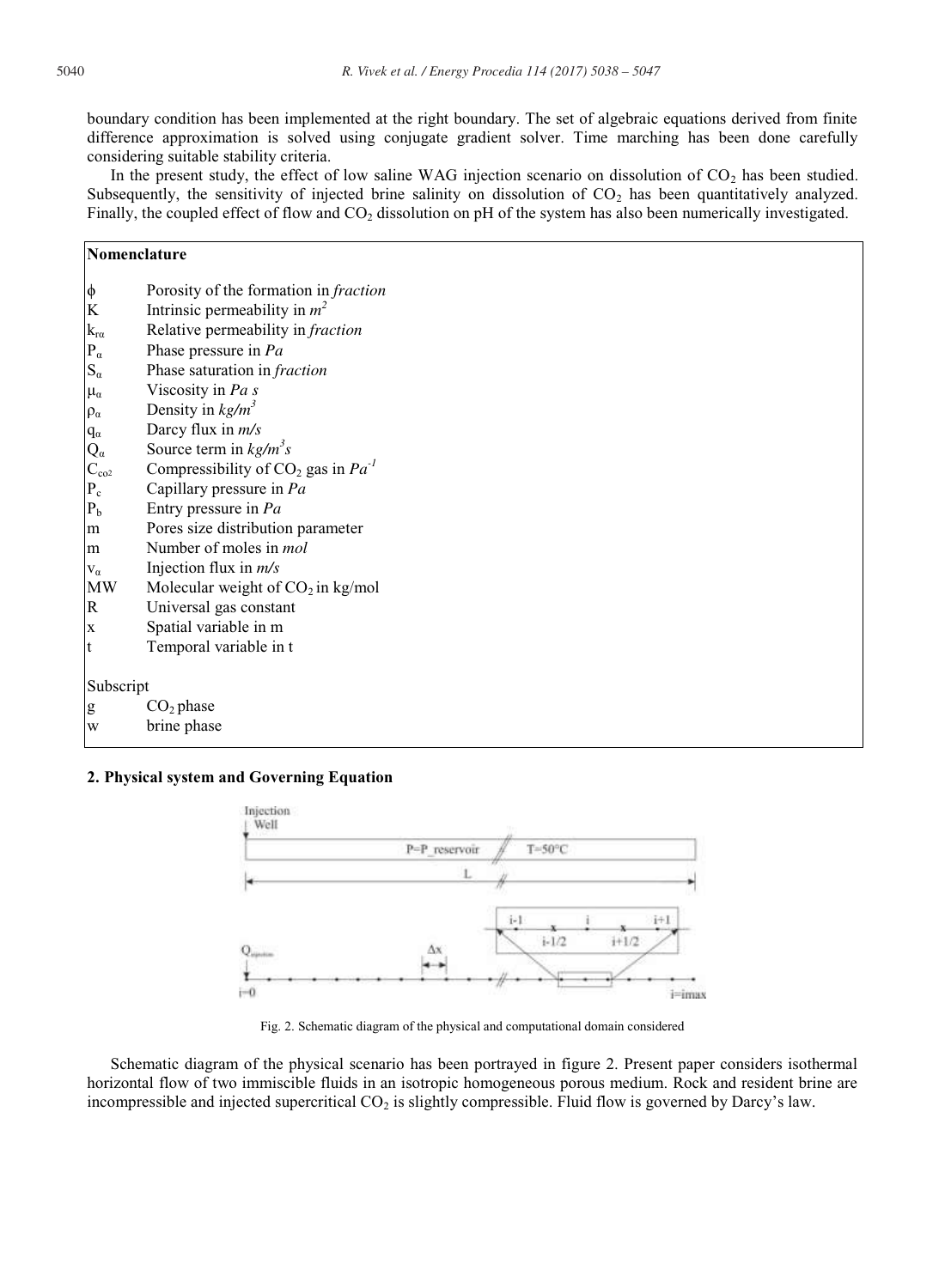### *2.1 Governing equations*

The general mass conservation equations for the individual phases are given by Eq. [1a & 1b].

$$
\frac{\partial(\rho_w \phi S_w)}{\partial t} = \frac{\partial(\rho_w q_w)}{\partial x} + Q_w \tag{1a}
$$

$$
\frac{\partial(\rho_s \phi S_s)}{\partial t} = \frac{\partial(\rho_s q_s)}{\partial x} + Q_s \tag{1b}
$$

The horizontal fluid flow for  $\alpha$  phase is governed by pressure gradient only, neglecting gravity effect. The Darcy flux for  $\alpha$  phase is presented by Eq. (2).

$$
q_{\alpha} = -\frac{kk_{r\alpha} \left(S_{\alpha}\right)}{\mu_{\alpha}} \frac{\partial P_{\alpha}}{\partial x} \tag{2}
$$

The associated auxiliary equations for determining fluid saturation and fluid pressure are given by Eqs. (3  $\&$  4)

$$
S_w + S_g = 1 \tag{3}
$$

$$
P_c = P_s - P_w \tag{4}
$$

 $\overline{Q}_q$  is the interphase mass transfer function and shall be computed from real gas equation.

$$
\overline{Q}_s = -\frac{\partial \rho}{\partial t} = -\left(\frac{MW}{ZRT}\right)\frac{\partial P_s}{\partial t}
$$
\n(5)

Isothermal compressibility of the injected  $SC-CO<sub>2</sub>$  is computed using the expression given below

$$
C_s = -\frac{1}{V} \left( \frac{\partial V}{\partial P_s} \right) \tag{6}
$$

#### *2.1.1. Capillary pressure model*

Various capillary pressure models relating phase pressure and phase saturation are available in literature. Brooks-Corey capillary pressure model has been incorporated in current paper, which can be expressed as,

$$
P_c = -P_0 S_c^{-1/2} \tag{7}
$$

$$
S_e = \frac{S_w - S_{\scriptscriptstyle{rw}}}{(1 - S_{\scriptscriptstyle{rw}} - S_{\scriptscriptstyle{rs}})}
$$
\n(8)

The relative permeability of wetting and non-wetting phases was expressed as: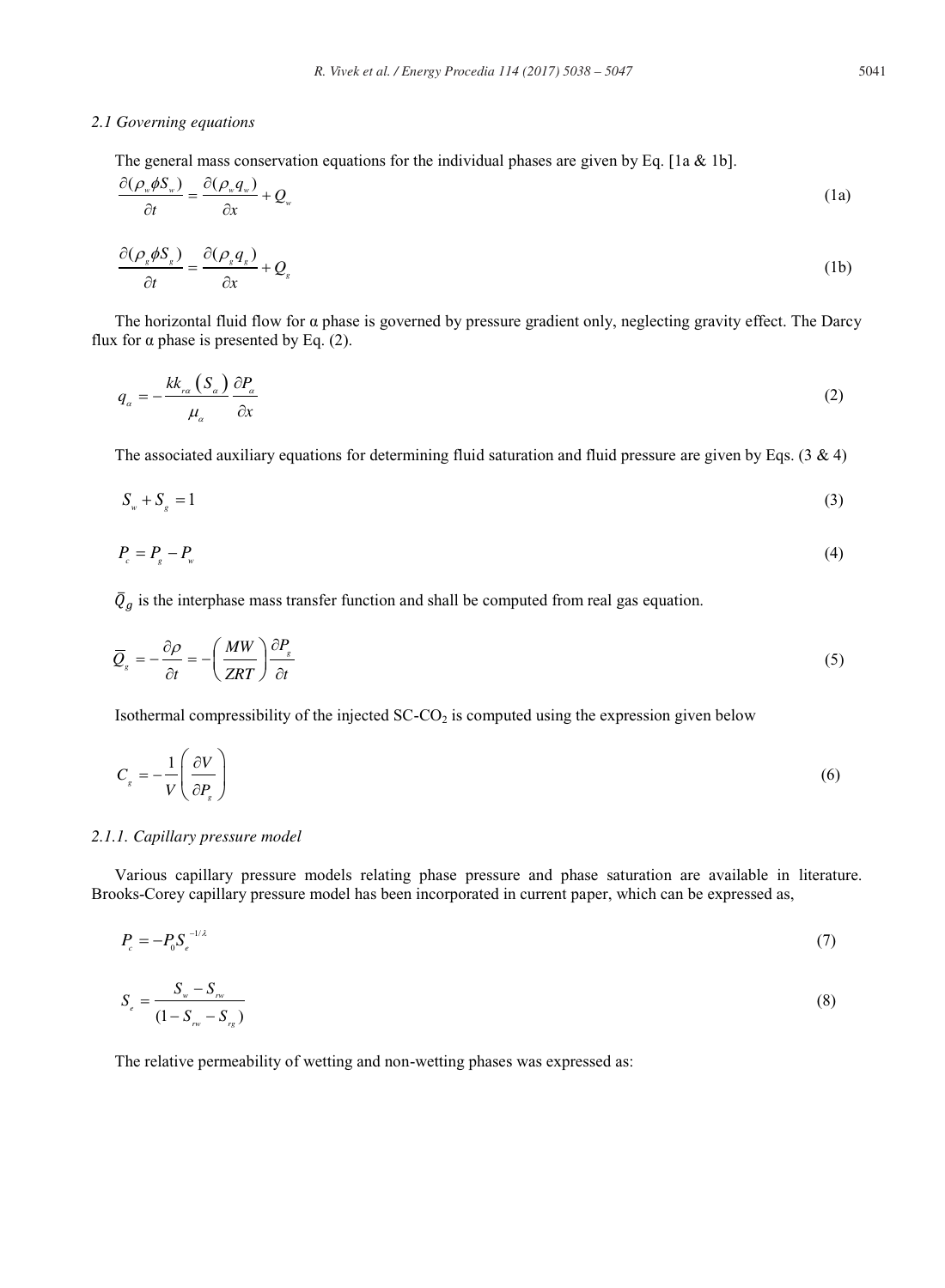$$
K_{r_{\alpha}} = S^{*\frac{2+3\lambda}{\lambda}}
$$
\n
$$
K_{r_{\alpha}} = (1 - S^*)^2 \left(1 - S^{*\frac{(2+\lambda)}{\lambda}}\right)
$$
\n(10)

Taking derivative of equation (7) with respect to  $S_w$ ,



Fig. 3. Verification of developed EOS model with respect to (a) pressure and (b) temperature with Duan et al. (2003)

#### *2.1.2 Thermodynamic EOS model*

The thermodynamic model has been developed following the numerical procedure presented in [4] for computation of solubility of  $CO<sub>2</sub>$  in brine. Figures 3a and 3b show the verification of developed solubility model with [4] following [6]. Salinity of brine is taken as 1 mol NaCl/Kg brine. Temperature is kept constant as 50 degree Celsius for figure 3a; whereas, pressure is kept constant as 10 MPa for figure 3b. It can be observed from the figure 3 that the present model shows good agreement with the data gathered from [4]. It can also be observed from figure 3a that, solubility increases rapidly for pressure increase up to 10 MPa and later stabilizes linearly for pressure greater than 10 MPa. It can also be observed from figure 3b that temperature has inverse effect on solubility.

# *2.1.2 pH model*

Peng et al. (2013) conducted experimental study on pH of  $CO<sub>2</sub>-H<sub>2</sub>O$  system and developed empirical relation of pH as function of mole fraction of  $CO<sub>2</sub>$  in brine; whereas, mole fraction of  $CO<sub>2</sub>$  is function of pressure, temperature and salinity of brine.

$$
pH = A(px_m) + B \tag{12}
$$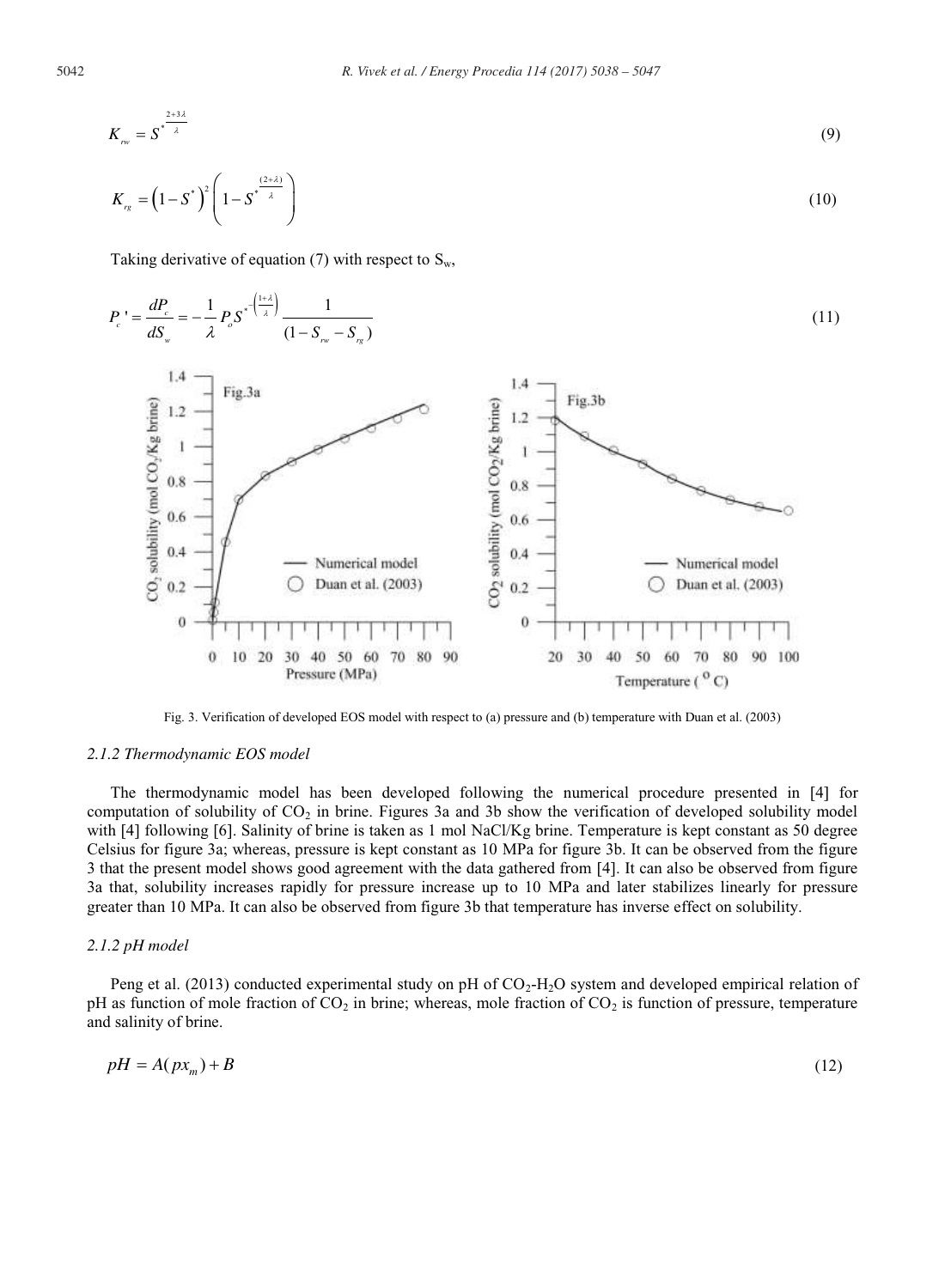Where,  $px = -\log_{10}(x_m)$  and  $x_m$  is the mole fraction of CO<sub>2</sub> in aqueous phase. A and B are computed using correlation presented in [11]. This empirical relation showed good correlation with  $CO<sub>2</sub> - H<sub>2</sub>O$  mixture and is valid for pressure and temperature range of up to 15 MPa and 308 K  $\leq T \leq 423$  K respectively.

Mole fraction of  $CO<sub>2</sub>$  is computed using thermodynamics EOS model developed for pH calculations. Computed pH value is compared with experimental results published by [2,10] as in figure 4. [10] presented pH reduction for  $CO<sub>2</sub>$  in pure water with respect to pressure at 315.15K. [2] presented experimental results of pH reduction of saline water due to  $CO<sub>2</sub>$ . The computed pH values follow the trend followed by experimental results. Deviation of about  $\Delta$ pH = 0.2 was observed. It was observed that pH drops at slower rate on further increase in pressure.



Fig. 4. Verification present pH model with published experimental results for (a)  $CO<sub>2</sub>$  in pure water and (b)  $CO<sub>2</sub>$  in saline water

#### *2.1.3 Initial Conditions:*

The governing equations are formulated using pressure of gas and saturation of water formulation. The initial and boundary conditions approximating physical scenario are presented below. The aquifer is considered to be at reservoir condition initially.

$$
P_g(x,t=0) = P_{\text{reservoir}}
$$
\n<sup>(13)</sup>

$$
S_w(x, t = 0) = 1 - S_{rg}
$$
\n(14)

#### *2.1.4 Boundary Conditions:*

Present model assumes flux type boundary condition at left boundary and no flow boundary condition at right boundary.

$$
q_{w,x=0} + q_{g,x=0} = v_w + v_g \tag{15}
$$

Pressure and saturation boundary conditions were calculated from equation (15) by substituting Darcy's law (equation 2).

$$
q_{w,x=0} + q_{g,x=0} = 0 \tag{16}
$$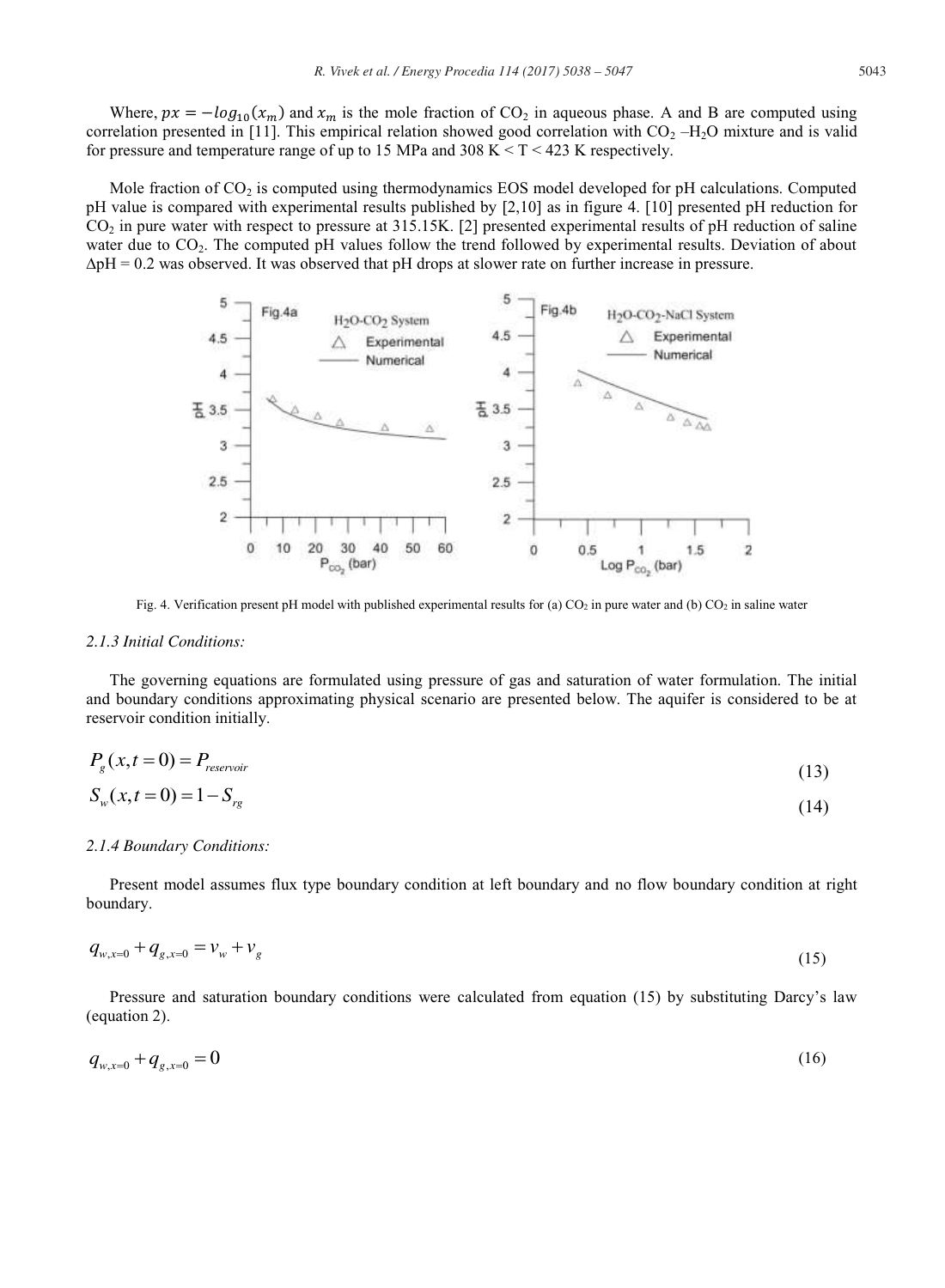### *2.1.5 Numerical Scheme implemented*

The governing equations are approximated using Finite Difference schemes. The system of nonlinear partial differential equations is sequentially coupled using IMPES scheme.

The time derivative is approximated using first order accurate forward Euler scheme.

$$
\frac{\partial P_i}{\partial t} = \frac{P_i^{n+1} - P_i^n}{\Delta t} + O(\Delta t) \tag{17}
$$

The spatial derivative is approximated using second order accurate central differencing scheme.

$$
\frac{\partial^2 P_i}{\partial x^2} = \frac{P_{i-1} - 2P_i + P_{i+1}}{\Delta x^2} + O(\Delta x^2)
$$
\n(18)



Fig.5 Impact of salinity of brine on solubility of  $CO<sub>2</sub>$  and pH.

Table 1: Parametric values considered for the present study

| Parameters                   | Values                                                      |
|------------------------------|-------------------------------------------------------------|
| Intrinsic Permeability       | $1E-13$                                                     |
| Porosity                     | 0.15                                                        |
| Capillary pressure           | $P_b = 1.33E4$                                              |
| Relative permeability values | $\lambda = 2$<br>$S_{\rm{wr}} = 0.3$<br>$S_{\rm or} = 0.01$ |
| Initial reservoir pressure   | 9 MPa                                                       |
| Reservoir temperature        | $50^{\circ}$ C                                              |
| Reservoir brine salinity     | $2 \text{ mol/kg}$                                          |
| $CO2$ injection rate         | $0.5E5$ m/s                                                 |
| Brine injection rate         | $0.5E-5$ m/s                                                |

# **3. Results and discussion**

Numerical simulation has been performed using above developed model. Input parameters were organized in table 1. Initial pH of resident brine is assumed to be 7.  $SC-CO<sub>2</sub>$  is injected at left boundary at constant injection rate. As injected SC-CO<sub>2</sub> propagates displacing resident brine, saturation of CO<sub>2</sub> at near well bore region increases. As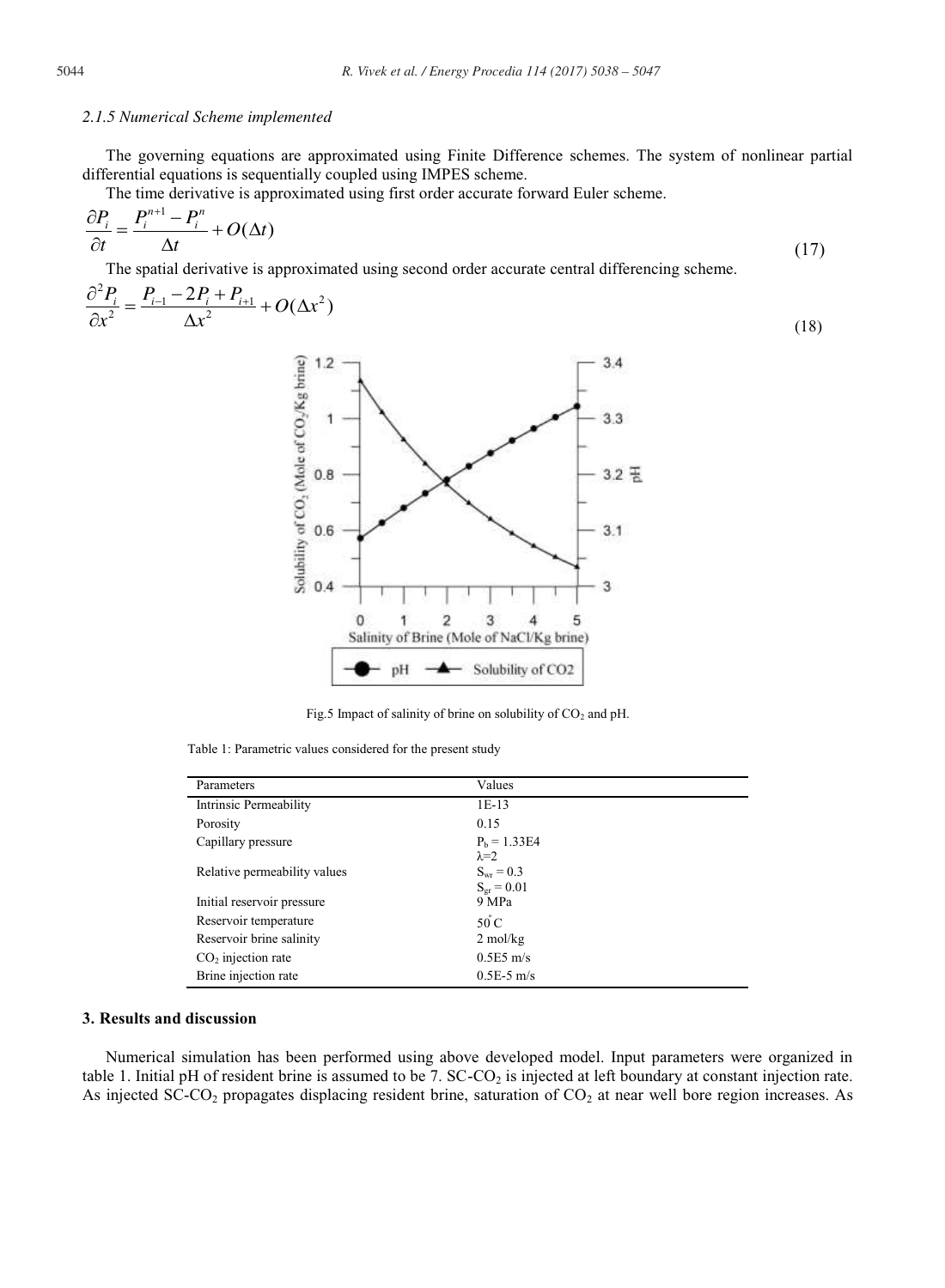soon as SC-CO<sub>2</sub> propagates, transfer of mass take place from  $CO_2$  phase to brine phase. Dissolution of brine to  $CO_2$ phase is considered insignificant as per [5]. Dissolved mole fraction of  $CO<sub>2</sub>$  reduces the pH of the  $CO<sub>2</sub>$  enriched brine. Though pH reduction is a function of  $CO<sub>2</sub>$  mole fraction in brine, the mole fraction, in turn, is a function of pressure, temperature and salinity. It can be inferred from figure  $3a\&4a$  that as pressure increases solubility of CO<sub>2</sub> increases and CO<sub>2</sub> enriched brine becomes more acidic. It can also be hypothesized that increase in salinity of brine (increase in NaCl concentration) shall have direct impact on acidity of brine solution. Contradicting to this hypothesis, acidic nature of brine solution reduces as salinity of brine increases; as in figure 5. In figure 5, distribution of solubility of  $CO<sub>2</sub>$  and pH of brine solution were plotted for various brine salinity. It can be observed that, as salinity of brine increases at constant pressure (10MPa) and temperature (50 $^{\circ}$ C), solubility of CO<sub>2</sub> in brine decreases; subsequently, mole fraction of  $CO<sub>2</sub>$  in brine decreases and pH of brine solution increases. Hence, it can be summarized that as pressure increases, solubility increases and solution becomes more acidic. Whereas, as temperature increases, solubility of  $CO<sub>2</sub>$  decreases and acidic nature of solution reduces; and, as salinity of brine increases,  $CO<sub>2</sub>$  solubility decreases and acidic nature of solution reduces. However, the above investigation is based on the developed thermodynamics model, while the coupled impact of  $CO<sub>2</sub>$  injection based pressure buildup in the porous medium and associated impact on mass of dissolved  $CO<sub>2</sub>$  and subsequent alterations in pH of the  $CO<sub>2</sub>$ enriched brine need to be addressed clearly.

In this section, the coupled complex nature of flow and dissolution of  $CO<sub>2</sub>$  on pH of brine solution pertained to continuous injection of  $CO<sub>2</sub>$  has been numerically investigated. Numerical simulations have been performed using above validated model for continuous injection of  $CO_2$  in porous medium for 24 hours. Injection rate of  $CO_2$  is kept constant and infinite boundary condition is implemented at right boundary. The observed results have been graphically represented in figure 6. Figure 6a summarizes the distribution of  $CO<sub>2</sub>$  along porous media at different time intervals. It can be observed from figure 6a that propagating front of  $CO<sub>2</sub>$  plume is approximately at 8 m from left boundary after 6 hours of injection and at 37 m from left boundary after 24 hours of injection. It can be observed that, injected  $SC-CO<sub>2</sub>$  starts propagating the porous medium displacing the resident brine. The near well bore pressure increases to meet constant injection rate. Such buildup of pressure essentially important, for injected  $CO<sub>2</sub>$  to flood every small pores; rather than, sweeping through preferential pathways.



Fig 6. Distribution of saturation of  $CO_2$  and pH of the  $CO_2$  saturated brine along the length of the porous media

Figure 6b summarizes the associated variations in pH of the brine solution. Though pressure buildup has significant impact on dissolution of  $CO_2$  into brine, the pH of the  $CO_2$  enriched reduces. It can be observed that pH of brine solution suddenly drops approximately to 3.15 at the injection point. Due to  $CO_2$  injection, solubility of  $CO_2$ increases rapidly and stabilizes on further increase in pressure. Subsequent to rapid increase in solubility of  $CO<sub>2</sub>$ , sudden reduction of pH (to about 3.15) shall be observed at left boundary. Acidic nature of brine solution propagates along with the propagating  $CO_2$  front in figure 6. Further reduction in pH at left boundary due to continuous pressure buildup is inferred; but, it is very insignificant. The reduction in pH is primarily because of the formation and dissociation of carbonic acid which shall be advantageous in initiating further mineralization process. Hence dissolution of  $CO<sub>2</sub>$  plays indigenous role in the storage process. The numerical investigation by [13] emphasized the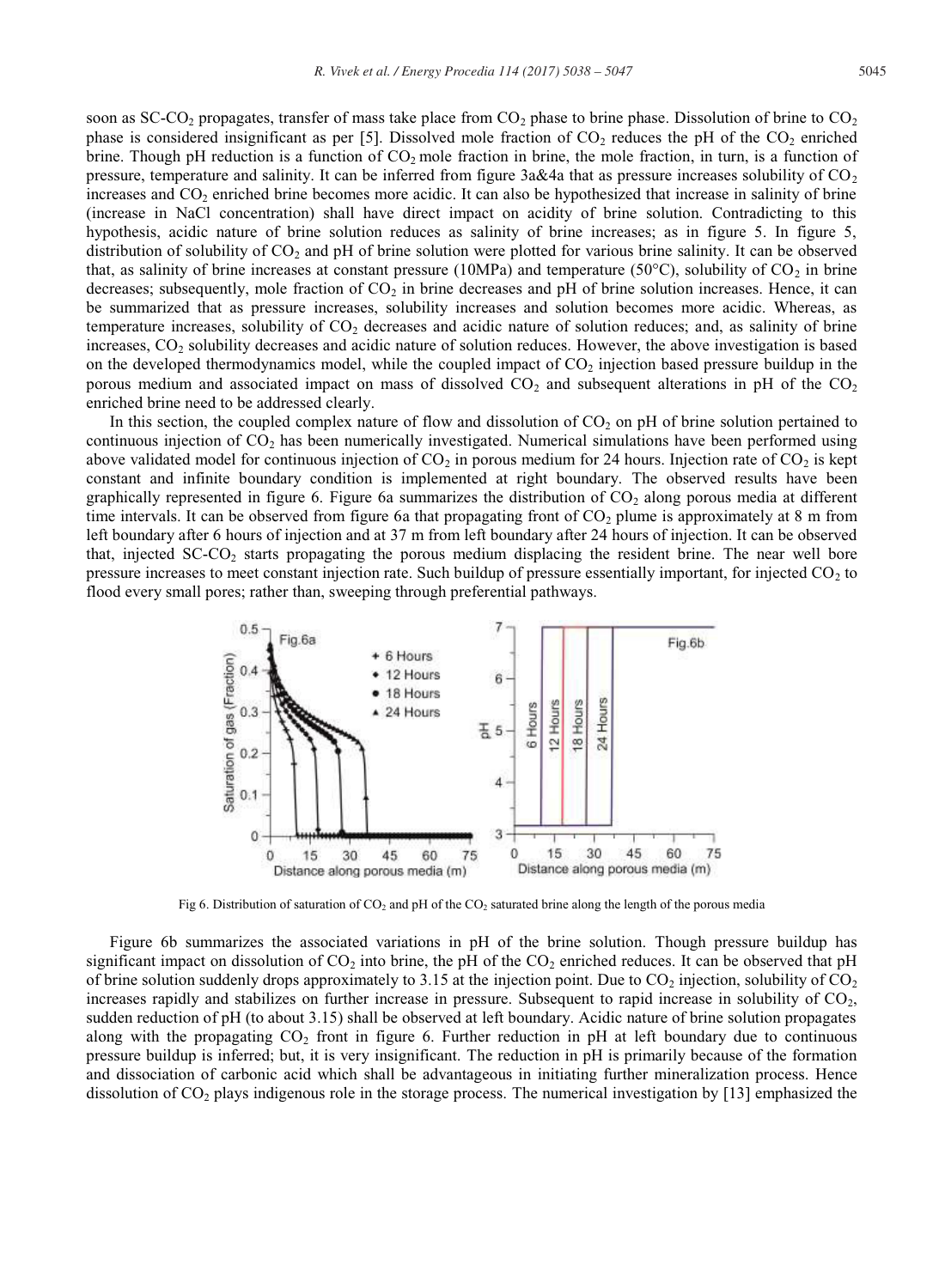importance of pressure on accelerating dissolution process. However the effect of salinity of injected brine on dissolution has not been addressed. Present paper would like to emphasize the importance of salinity on enhancing dissolution trapping.

Figure 7 summarizes the effect of salinity of injected brine on mass of  $CO<sub>2</sub>$  dissolved compared with the continuous injection scenario. During low saline injection scenario, brine is injected alternating  $CO<sub>2</sub>$  gas injection period. Injection takes place for 3 cycles, each cycle of brine alternating gas injection spanning 8 days. Effective CO2 injection period for low saline injection scenario is spanning 12 days and the total simulation time is 24 days. The observed results have been compared with the results observed from continuous injection scenario. In case of continuous injection case injection of  $CO<sub>2</sub>$  take place for 12 days. The observed results at the end of total simulation time have been presented in fig 7. In case of continuous injection of  $CO<sub>2</sub>$ , the mass of  $CO<sub>2</sub>$  dissolved into the resident brine phase increases linearly at slower rate. While during low saline brine injection scenario, the accelerated CO2 dissolution has been observed. This could be because of the coupled impact of pressure buildup, salinity of the alternatively injected brine. For instance, at the end of injection of about 4 tons of  $CO<sub>2</sub>$  injection, about 600 Kg of injected  $CO<sub>2</sub>$  has been immobilized by dissolution trapping, while major fraction of injected  $CO<sub>2</sub>$ remains as free phase triggering the question of safety of storage. While during low saline brine injection scenario about 1200 kg of injected CO2 has been immobilized and it is significantly higher when compared with continuous injection case. Hence it can be emphasized that low saline brine injection plays imperative role in accelerating dissolution trapping of injected  $CO<sub>2</sub>$ .



Fig 7. Effect of low salinity water injection on dissolution compared with continuous injection scenario

# **4. Conclusion**

In this present paper, the effect of  $CO<sub>2</sub>$  solubility on pressure and salinity of brine and associated effect on dissolution of CO<sub>2</sub> and associated impact of dissolution on pH were investigated. The coupled effect of the above phenomenon on multiphase fluid flow system has been investigated. The above illustrations can be summarized as,

a) As pressure increases, solubility increases and solution becomes more acidic. While, as temperature increases, solubility of  $CO<sub>2</sub>$  decreases and acidic nature of solution reduces; and as salinity of brine decreases,  $CO<sub>2</sub>$  solubility increases and again acidic nature of solution increases.

b) As  $CO<sub>2</sub>$  is injected continuously, buildup of pressure takes place at left boundary; resulting in rapid increase in solubility, reducing pH of brine. pH of  $CO<sub>2</sub>$  enriched brine reaches up to 3.15.